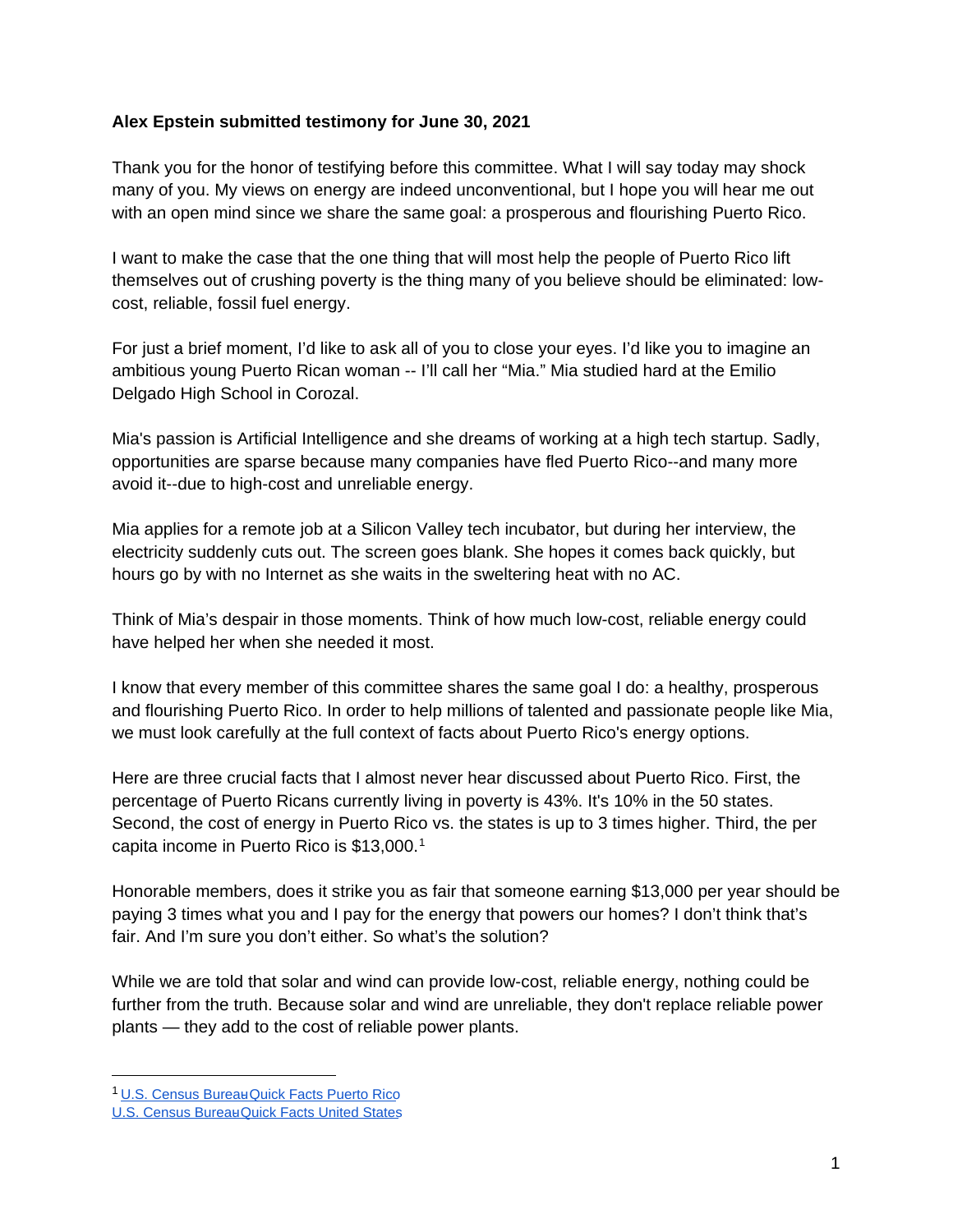The more wind and solar that grids use, the higher their electricity prices. German households have seen prices double in 20 years due to wasteful, unreliable solar and wind infrastructure. Their electricity prices are 3 times ours — which are already too high due to solar and wind.<sup>[2](#page-1-0)</sup>

The only way for Puerto Rico to get low-cost, reliable electricity anytime soon is using low-cost, reliable fossil fuel energy sources like natural gas and coal--along with some massive regulatory reforms I discuss in my written testimony, such as scrapping the Jones Act.

We owe it to the people of Puerto Rico to give them the full context--the benefits and drawbacks of all their options. This includes recognizing any real coal ash problems, but also recognizing that there are many solutions to coal ash that don't require shutting down power plants.

Giving the people of Puerto Rico the full context also includes recognizing that fossil fuels' CO2 emissions do impact climate. But it also includes being precise, not hysterical, about that impact.

As I explain in my written testimony, there is climate change, but not a climate crisis--and certainly not one that justifies condemning generations of Puerto Ricans to endless poverty by denying them low-cost, reliable fossil fuel energy.

The stakes could not be higher. I think about Eladia Dávila, who was breathing with the help of a mechanical ventilator. During prolonged blackouts, her ventilator shut down and, tragically, she died. Her autopsy noted plainly that a ventilator "does not work without power."[3](#page-1-1)

Ladies and gentlemen, nothing works without power. Not ventilators. Not incubators. Not farms. Not schools. Not the millions of brave and passionate people who want to provide for their families and live lives of dignity and opportunity.

You have it in your power today to help Puerto Ricans gain the power--the low-cost, reliable power--they need to escape crushing poverty.

[BDEW Strompreisanalyse Jan 2021 p. 7](https://www.bdew.de/service/daten-und-grafiken/bdew-strompreisanalyse/)

[U.S. Energy Information Administration Electric Power Annual table 5a](https://www.eia.gov/electricity/sales_revenue_price/pdf/table5_a.pdf)

<span id="page-1-0"></span> $2$  Public generation of electricity was over 488 terawatt-hours in Germany for 2020, solar and wind combined generated over 37%. In 2002 they generated just over 3%. Fraunhofer ISE energycharts.de

German household electricity prices have more than doubled to over 0.3€ per kWh (\$0.35 per kWh depending on cur rency exchange rate) since 2000 when the modern renewable energy law started to massively incentivize solar and wind capacity on the German grid.

The average US household price in 2019 was \$0.1301 per kWh.

<span id="page-1-1"></span><sup>&</sup>lt;sup>3</sup> Quartz, Puerto Rico's Center for Investigative Journalism, and the Associated PressThe Victims of Hurricane Maria [database](https://hurricanemariasdead.com/database.html#eladia-davila-1121)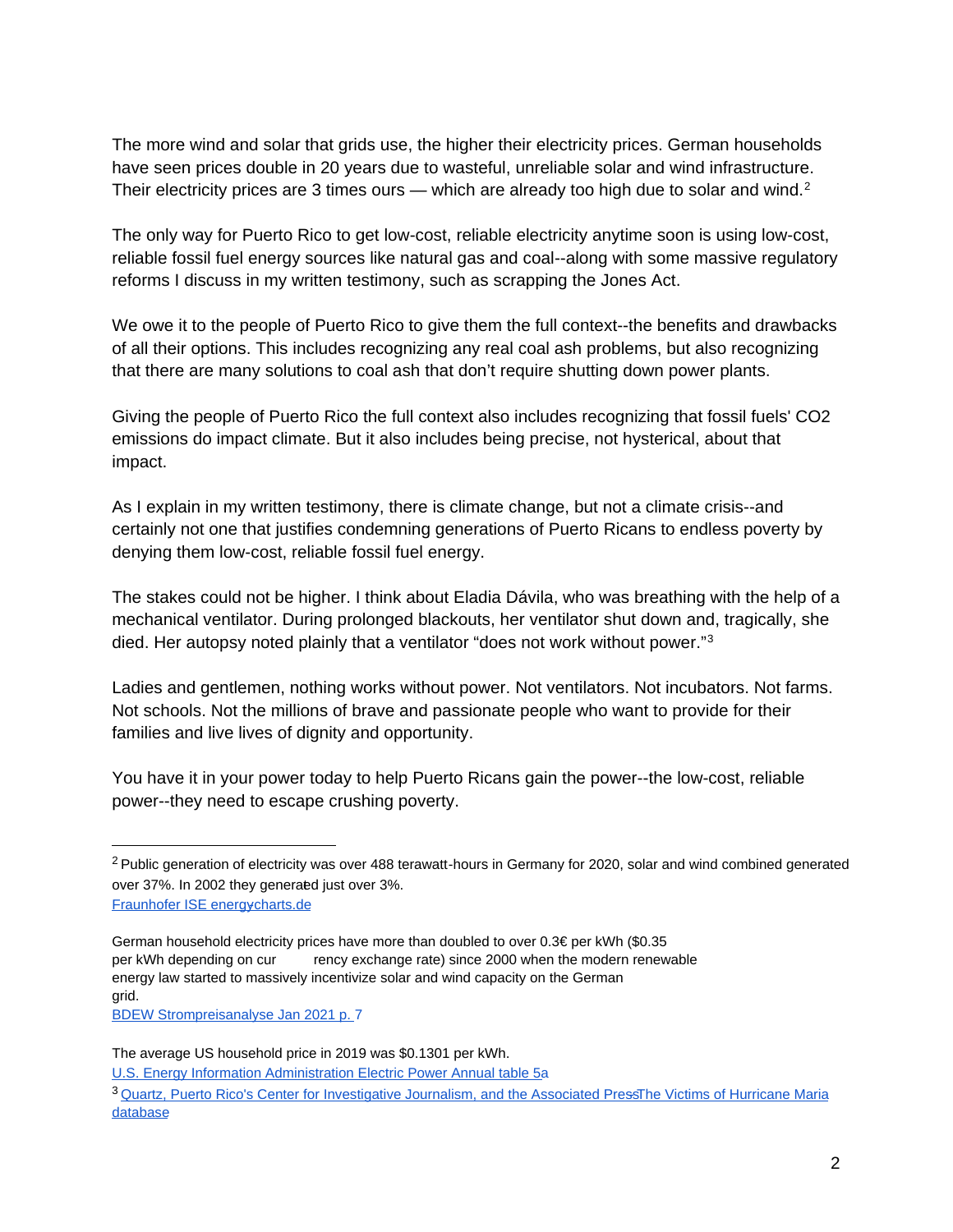I hope that any of you who are interested in this mission will join me on a fact-finding trip to Puerto Rico in the coming weeks. We will have an honest, open discussion with Puerto Rican energy experts--who are too often left out of important policy discussions like this one.

I would be honored to work with all of your offices -- Democrat and Republican -- to help the people of Puerto Rico flourish. I look forward to your questions. And thank you again for the opportunity to share my perspective with you.

To expand on my explanation of why Puerto Rico needs more low-cost, reliable, fossil fuel energy, I want to explain 4 points in detail:

- 1. The true state of fossil fuels vs. alternatives in Puerto Rico and around the world
- 2. The climate impacts of fossil fuels
- 3. How to empower Puerto Rico
- 4. The consequences of pursuing fossil fuel elimination policies.

# **The true state of fossil fuels vs. alternatives in Puerto Rico and around the world**

There is one and only one proven formula for low-cost, reliable electricity. You need to build reliable, resilient power plants and ensure a reliable fuel supply. Most of the time this means fossil fuels--natural gas, coal, or oil--sometimes it means hydro or nuclear.

What will definitely not provide low-cost, reliable electricity is what many members of this committee support pursuing--a so-called 100% renewable grid based on sunlight, wind, and batteries.

While we are told that solar and wind can provide low-cost, reliable energy just as well as fossil fuels, nothing could be further from the truth. Because solar and wind are unreliable, they don't replace reliable power plants — they add to the cost of reliable power plants.

The more wind and solar that grids use, the higher their electricity prices. German households have seen prices double in 20 years due to wasteful, unreliable solar and wind infrastructure. Their electricity prices are 3 times ours — which are already too high due to solar and wind.<sup>[4](#page-2-0)</sup>

<span id="page-2-0"></span><sup>4</sup> Public generation of electricity was over 488 terawatt -hours in Germany for 2020, solar and wind combined generated over 37%. In 2002 they generated just over 3%.

Fraunhofer ISE energycharts.de

German household electricity prices have more than doubled to over  $0.3 \epsilon$  per kWh (\$0.35 per kWh depending on currency exchange rate) since 2000 when the modern renewable energy law started to massively incentivize solar and wind capacity on the German grid.

[BDEW Strompreisanalyse Jan 2021 p. 7](https://www.bdew.de/service/daten-und-grafiken/bdew-strompreisanalyse/)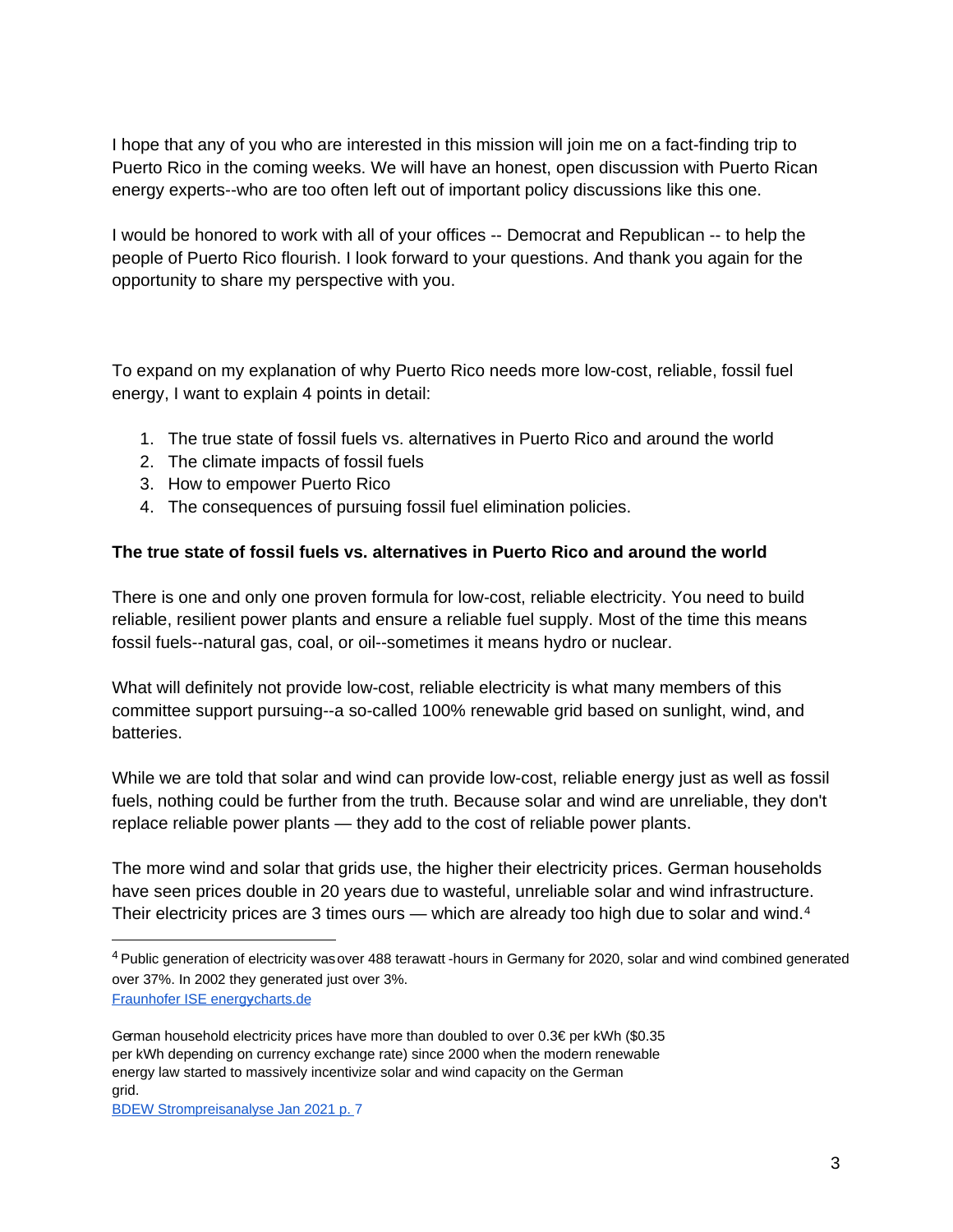But wait, what about the claim by Elon Musk and others that with enough batteries, unreliable wind/solar will work? Using Musk's best prices, the batteries necessary to store just 3 days of the world's energy would cost *400 trillion dollars* — that's 4.5 times global GDP![5](#page-3-0)

The fossil fuel industry is the only industry that can produce low-cost, reliable energy for 8 billion people in the next several decades. That's why globally, fossil fuel use is 4 times all other energy use combined — and why oil, gas, and coal use is exploding in the developing world. $6$ 

The only moral and practical way to lower global CO2 emissions long-term is to develop lowcarbon sources that are cheaper than fossil fuels. China, for one, will not stop using fossil fuels until it is cost-effective to do so.

China has a clear strategy of running its economy on fossil fuels, while encouraging others to run on inferior, unreliable solar and wind — that is made using Chinese fossil fuels, which produce 85% of Chinese energy.[7](#page-3-2) In 2020 China added 38 GW of coal plants and has 247 GW (enough to power 3 Texases) in development.<sup>[8](#page-3-3)</sup> All designed to last 40+ years.<sup>[9](#page-3-4)</sup>

I believe the most promising thing American can do to lower emissions long-term is to decriminalize nuclear energy. Nuclear is actually the safest source of energy and the only way to provide reliable non-carbon electricity anywhere in the world. Yet the government is overregulating it to death. And by insisting on "renewable" solar and wind, governments are further harming nuclear.

### **The climate impacts of fossil fuels**

1, 330 TWh  $*$  \$300/kWh = \$399 trillion. [BP Statistical Review of World Energy 2020](https://www.bp.com/en/global/corporate/energy-economics/statistical-review-of-world-energy.html)

Global annual GDP is about \$87 trillion.

[World Bank Data](https://data.worldbank.org/indicator/NY.GDP.MKTP.CD)

<span id="page-3-1"></span><sup>6</sup> BP - [Statistical Review of World Energy 2020](https://www.bp.com/en/global/corporate/energy-economics/statistical-review-of-world-energy.html)

<span id="page-3-2"></span><sup>7</sup> China's primary energy consumption from coal, oil, and natural gas was over 85% of the total in 2019. BP - [Statistical Review of World Energy 2020](https://www.bp.com/en/global/corporate/energy-economics/statistical-review-of-world-energy.html)

<span id="page-3-4"></span><sup>9</sup> David Wojick - [CHINA LOVES COAL FAR MORE THAN WIND](https://www.heartland.org/news-opinion/news/china-loves-coal-far-more-than-wind)

The average US household price in 2019 was \$0.1301 per kWh.

[U.S. Energy Information Administration Electric Power Annual table 5a](https://www.eia.gov/electricity/sales_revenue_price/pdf/table5_a.pdf)

<span id="page-3-0"></span> $5$  "The battery pack portion of it is less than \$200/kWh. Power electronics and servicing over 15 t $\alpha$ 0 years take the price up to roughly \$300/kWh."

Cleantechnica - [Tesla Megapack, Powerpack, & Powerwall Battery Storage Prices Per KW](https://cleantechnica.com/2020/10/05/tesla-megapack-powerpack-powerwall-battery-storage-prices/)h

World energy consumption is 583.9 Exajoule annually or 4.8 EJ per 3 days  $\approx$  1,330 TWh (1 EJ  $\approx$ 278 TWh) .

<span id="page-3-3"></span><sup>8</sup> WSJ - [How to Add Gas to U.S.-China Climate Cooperation](https://www.wsj.com/articles/how-to-add-gas-to-u-s-china-climate-cooperation-11619402874#:%7E:text=In%20early%202021%2C%20China%20had,of%20Germany)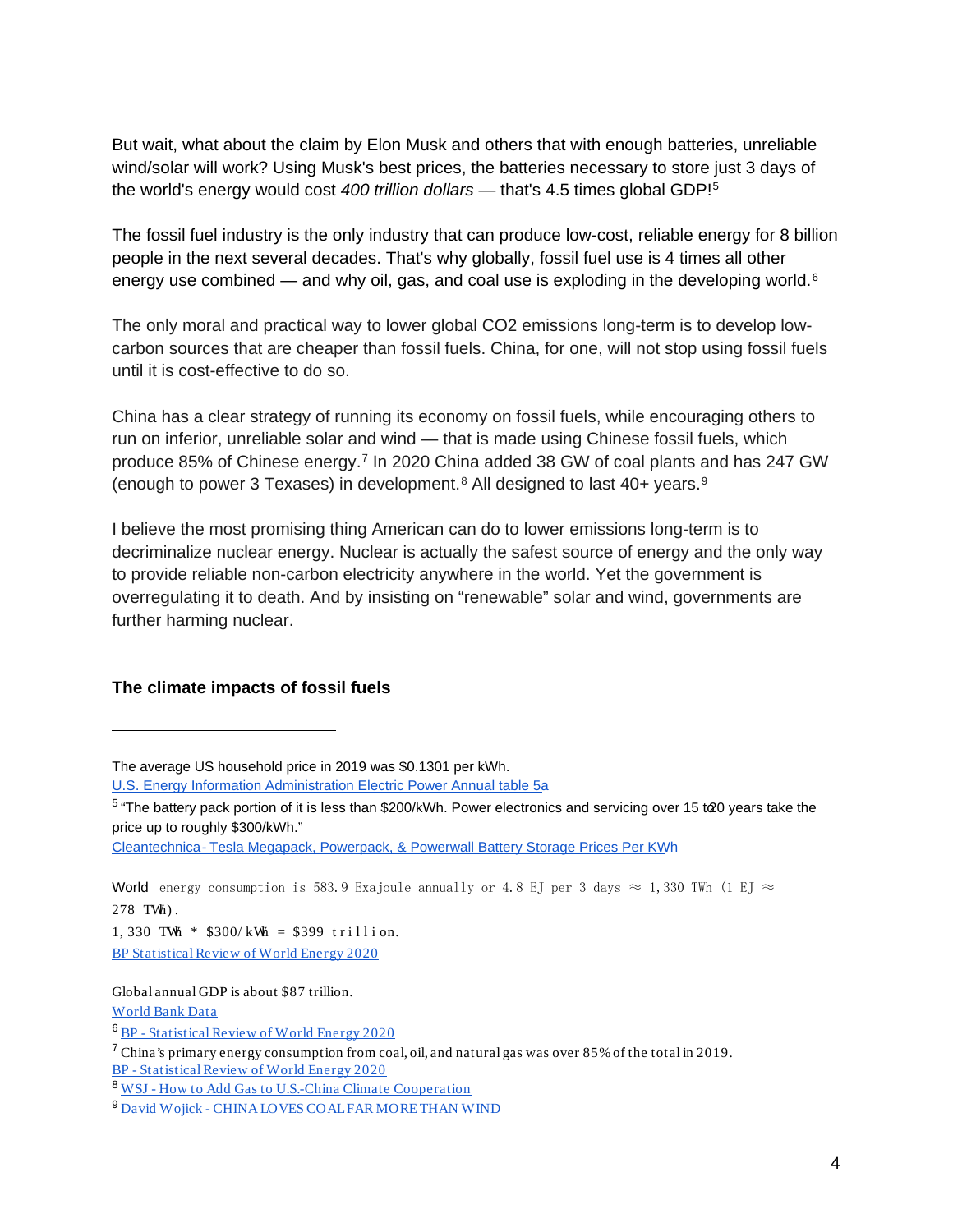What about the CO2 emissions from fossil fuels? Am I denying their impacts on climate? No. I am acknowledging that they do impact climate, but recognizing that the benefits of fossil fuels far, far outweigh any negative impacts.[10](#page-4-0)

Contrary to what some expect, I did not become a champion of fossil fuels because the fossil fuel industry paid me to; I came to all my views before I knew anyone from that industry. My conclusion came from my background as a philosopher.

As a philosopher, I believe passionately in objective thinking methods. One crucial thinking method is "considering the full context." That means carefully weighing the benefits and sideeffects of everything, whether we're talking about vaccines or antibiotics or fossil fuels.

When I became interested in energy 14 years ago, I was disturbed that most media and politicians didn't look at the enormous, life-or-death benefits of fossil fuels--just the side effects. When I looked at them for myself, I found that the benefits far, far outweigh the side-effects- including CO2.

CO2 emissions from fossil fuels do impact climate. Climate change is real. But "climate crisis" is a fiction that comes from wildly exaggerating fossil fuels' negative climate-related impacts and ignoring fossil fuels' massive positive climate-related impacts.

Fossil fuels' CO2 emissions have contributed to the warming of the last 170 years, but that warming has been mild and manageable — 1 degree Celsius, mostly in the colder parts of the world. And life on Earth thrived when CO2 levels were at least 5 times higher than today's.<sup>[11](#page-4-1)</sup>

When you hear scary claims about a "climate crisis," keep in mind that climate catastrophists have been claiming climate crisis for 40 years. For example, President Obama's science advisor John Holdren predicted in the 1980s that we could have up to 1 billion climate deaths today.<sup>[12](#page-4-2)</sup>

After 40 years of "climate crisis" predictions by climate catastrophists, human beings are safer than ever from climate. In fact, the rate of climate disaster deaths—deaths from extreme

<span id="page-4-0"></span><sup>&</sup>lt;sup>10</sup> Alex Epstein - Talking Points on the So-Called Climate Crisis

<span id="page-4-1"></span> $11$  The decadally smoothed data from the UK Met Office HadCRUT4 dataset shows an increase of 0.974 $^{\circ}$ C between 1850 and 2019.

[UK Met Office HadCRUT4 dataset](https://www.metoffice.gov.uk/hadobs/hadcrut4/)

<sup>&</sup>quot;The best estimate of CO2 concentration in the global atmosphere 540 million years ago is 7,000 ppm, with a wide margin of error."

Patrick Moore - [THE POSITIVE IMPACT OF HUMAN CO2 EMISSIONS ON THE SURVIVAL OF LIFE ON EAR](https://fcpp.org/wp-content/uploads/2016/06/Moore-Positive-Impact-of-Human-CO2-Emissions.pdf)TH

<span id="page-4-2"></span> $12$  "As University of California physicist John Holdren has said, it is possible that carbodioxide climate-induced famines could kill as many as a billion people bere the year 2020."

Paul Ehrlich, The Machinery of Nature (New York: Simon & Schuster, 1986), 274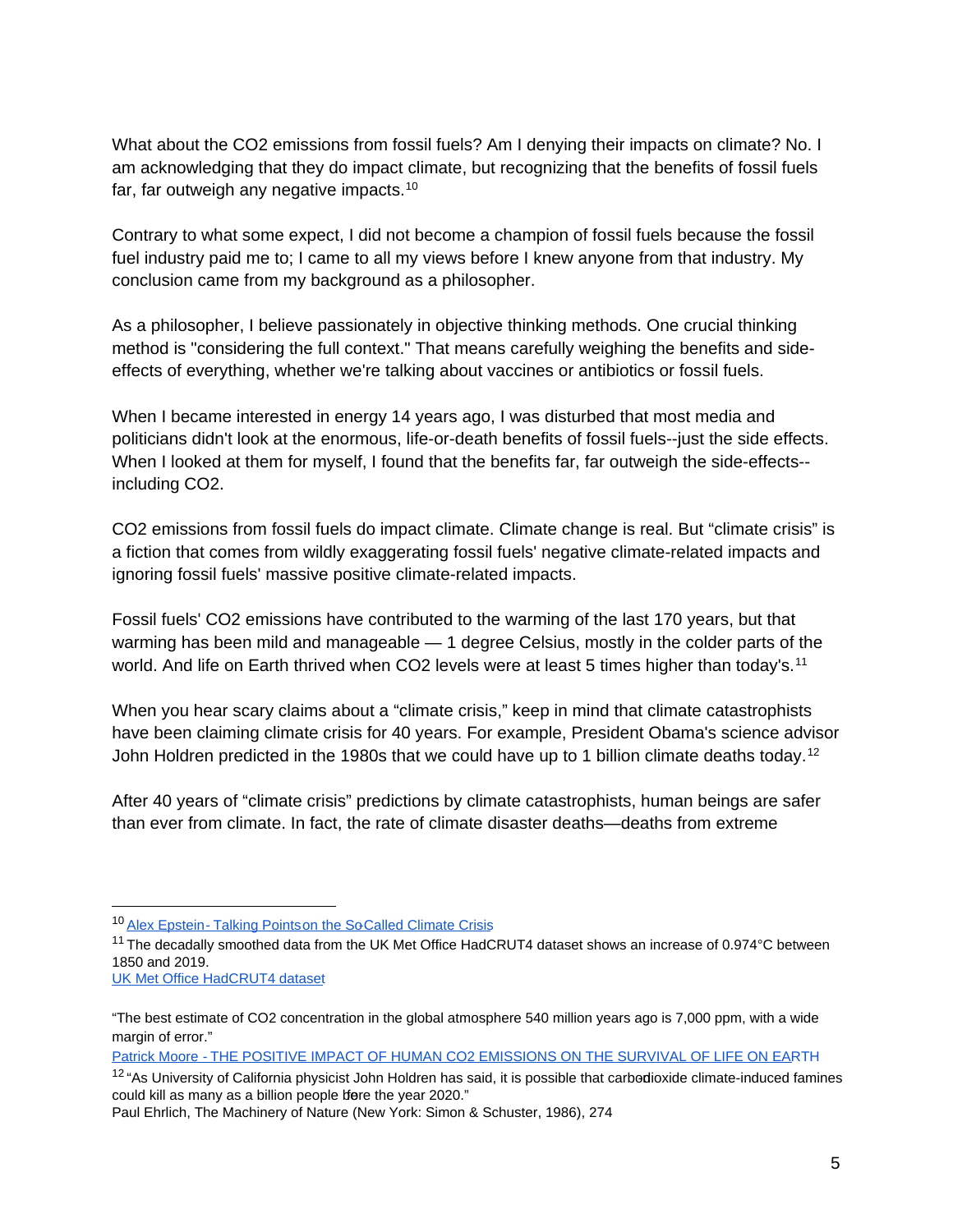temperatures, droughts, wildfires, storms, and floods—has decreased by \*98%\* over the last century.[13](#page-5-0)

Fossil fuels were supposed to make climate far more dangerous in the last 40 years but they have actually made it far safer by providing low-cost energy for the amazing machines that protect us against storms, protect us against extreme temperatures, and alleviate drought.[14](#page-5-1)

# **How to empower Puerto Rico**

The fossil fuel industry makes the world a far better place to live—and is needed by billions more. We don't have a moral obligation to shrink this industry, we have an obligation to liberate and expand it. And that includes liberating fossil fuels in Puerto Rico.

To provide low-cost, reliable electricity in Puerto Rico, fossil fuels are also crucial--along with massive regulatory reform that enables low-cost natural gas and/or coal to replace the very expensive oil-based power plants that dominate Puerto Rico today.

Oil is a far more expensive fuel than natural gas or coal, and is best used for transportation- where its unique "energy density" makes it unrivaled. But because of myriad bad policies, oil provides almost half of PR's electricity; with just under 30% natural gas and just under 20% coal.[15](#page-5-2)

But instead of pursuing reforms that would enable Puerto Rico to benefit from low-cost, reliable natural gas and/or coal electricity, the government of Puerto Rico is trying to outlaw these vital sources--and many on this committee are telling them to do it faster.

Data on disaster deaths come from EMDAT, CRED / UCLouvain, Brussels, Belgium [www.emdat.be](http://www.emdat.be/) (D. Guha-Sapir).

Population estimates for the 1920s from th[e Maddison Database 2010c](https://www.rug.nl/ggdc/historicaldevelopment/maddison/releases/maddison-database-2010)ome from the Groningen Growth and Development Centre, Faculty of Economics and Business at University of Groningn. For years not shown, the population is assumed to have grown at a steady rate.

Population estimates fro[m World Bank Data.](https://data.worldbank.org/indicator/SP.POP.TOTL)

<span id="page-5-0"></span> $13$  For every million people on earth, annual deaths from climaterelated causes (extreme temperature, drought, flood, storms, wildfires) declined 98%—from an average of 247 per year during the 1920s to 2.5 per year during the 2010s.

Latest population estimates fro[m World Bank Data.](https://data.worldbank.org/indicator/SP.POP.TOTL)

<span id="page-5-1"></span><sup>14</sup> Using the average world population in the 1980s (4.8billion) and the 2010s (7.3 billion) and the average deaths per year from all meteorological, hydrological, and climatological disasters for both decades (66,697 and 18,342 respectively), the annual deaths rates per one million people from climateelated disasters has declined by over 80% from 13.8 to 2.5.

Disaster deaths from EM-DAT, CRED / UCLouvain, Brussels, Belgium [www.emdat.be](http://www.emdat.be/) (D. Guha-Sapir).

<span id="page-5-2"></span><sup>15</sup> U.S. Energy Information Administration- [Puerto Rico Territory Profile and Energy Estimates](https://www.eia.gov/state/?sid=RQ)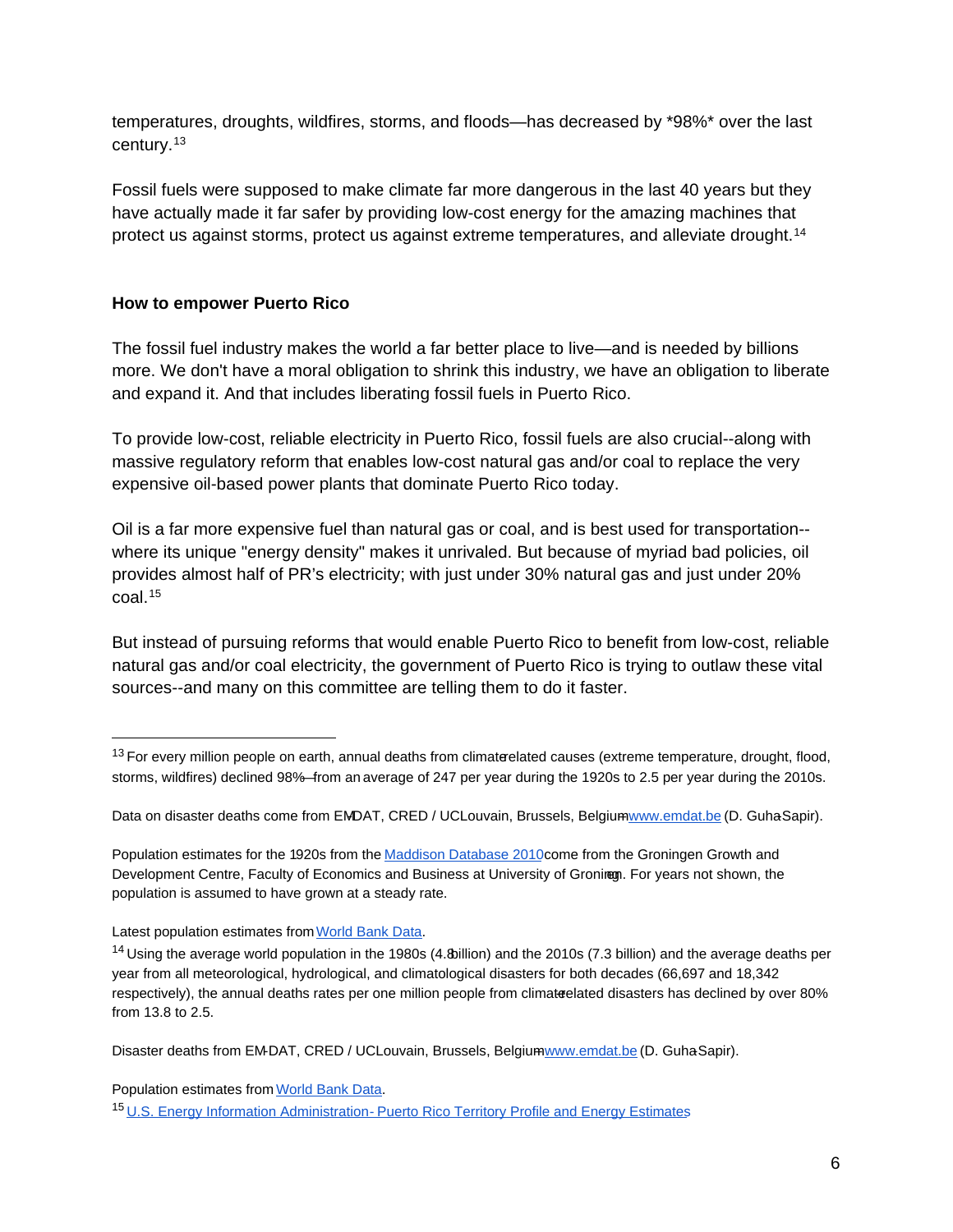The Puerto Rico Energy Public Policy Act (PREPA) requires 40% of electricity to be obtained from renewables by 2025, and 100% by 2050. These targets will absolutely not be met, just as such targets are failing around the world--but pursuing them at all makes electricity even more expensive and less reliable.[16](#page-6-0)

We should be telling Puerto Ricans to abandon this suicide pact. But many on this committee are telling them to almost immediately shut down their most reliable, resilient source of electricity--a coal plant, which survived Hurricane Maria and last year's earthquakes, that provides 1/5 of Puerto Rican electricity.[17](#page-6-1)

Puerto Rico is already desperately short of generating capacity, with a recent earthquake destroying some significant amounts of natural gas generation. To function at all without the coal plant, the grid will turn to its already overtaxed oil-based power plants, guaranteeing even higher prices and even more blackouts.<sup>[18](#page-6-2)</sup>

The alleged justification for the rapid shutdown of this vital plant is issues with coal ash. But many places around the world deal with coal ash just fine. If a real, unbiased scientific study demonstrates a real problem, fix the problem--don't further destroy Puerto Rico's terrible grid.

While Puerto Rico needs to completely reject all fossil fuel elimination policies, it also needs radical regulatory reform to rid itself of the many destructive regulations that are holding it back. One reform it should push for is exemption from the Jones Act, which makes natural gas, coal, and oil, artificially and unnecessarily expensive in Puerto Rico.[19](#page-6-3)

As PREPA has testified:

While Puerto Rico would like to buy American liquefied natural gas, no LNG carriers that qualify under the Jones Act exist to move LNG in bulk quantities from the U.S. mainland to Puerto Rico. Unless Puerto Rico receives a Jones Act waiver until a sufficient number of qualifying LNG carriers become available to transport LNG from the U.S. mainland to the island, Puerto Rico will lose hundreds of millions of dollars in savings from low-priced U.S. LNG supply sources, and U.S. LNG suppliers will also lose the opportunity to enter the Puerto Rico market."[20](#page-6-4)

There are myriad other irrational controls on Puerto Rican energy that need to be removed. This would be a great project for Congress to take up, and I am happy to assist in whatever way I can.

<span id="page-6-0"></span><sup>16</sup> [Puerto Rico Energy Public Policy Act of 2019](https://energia.pr.gov/wp-content/uploads/sites/7/2019/05/Act-17-2019.pdf)

<span id="page-6-1"></span><sup>17</sup> U.S. Energy Information Administration- [Puerto Rico Territory Profile and Energy Estimates](https://www.eia.gov/state/?sid=RQ)

<span id="page-6-2"></span><sup>18</sup> [U.S. Energy Information Administration -](https://www.eia.gov/state/print.php?sid=RQ) Puerto Rico Territory Energy Profile

<span id="page-6-3"></span><sup>&</sup>lt;sup>19</sup> Competitive Enterprise Institu te - [America Last, The Grim Reality of the Jones Ac](https://cei.org/studies/america-last/)t

<span id="page-6-4"></span><sup>&</sup>lt;sup>20</sup> Written Statement of José F. Ortiz Vázquez-[House Committee on Natural Resources Hearing on the Rebuilding and](https://naturalresources.house.gov/imo/media/doc/Testimony%20Ortiz%204.96.19.pdf) [Privatization of the Puerto Rico Electric Power Authority, April 9, 2019](https://naturalresources.house.gov/imo/media/doc/Testimony%20Ortiz%204.96.19.pdf)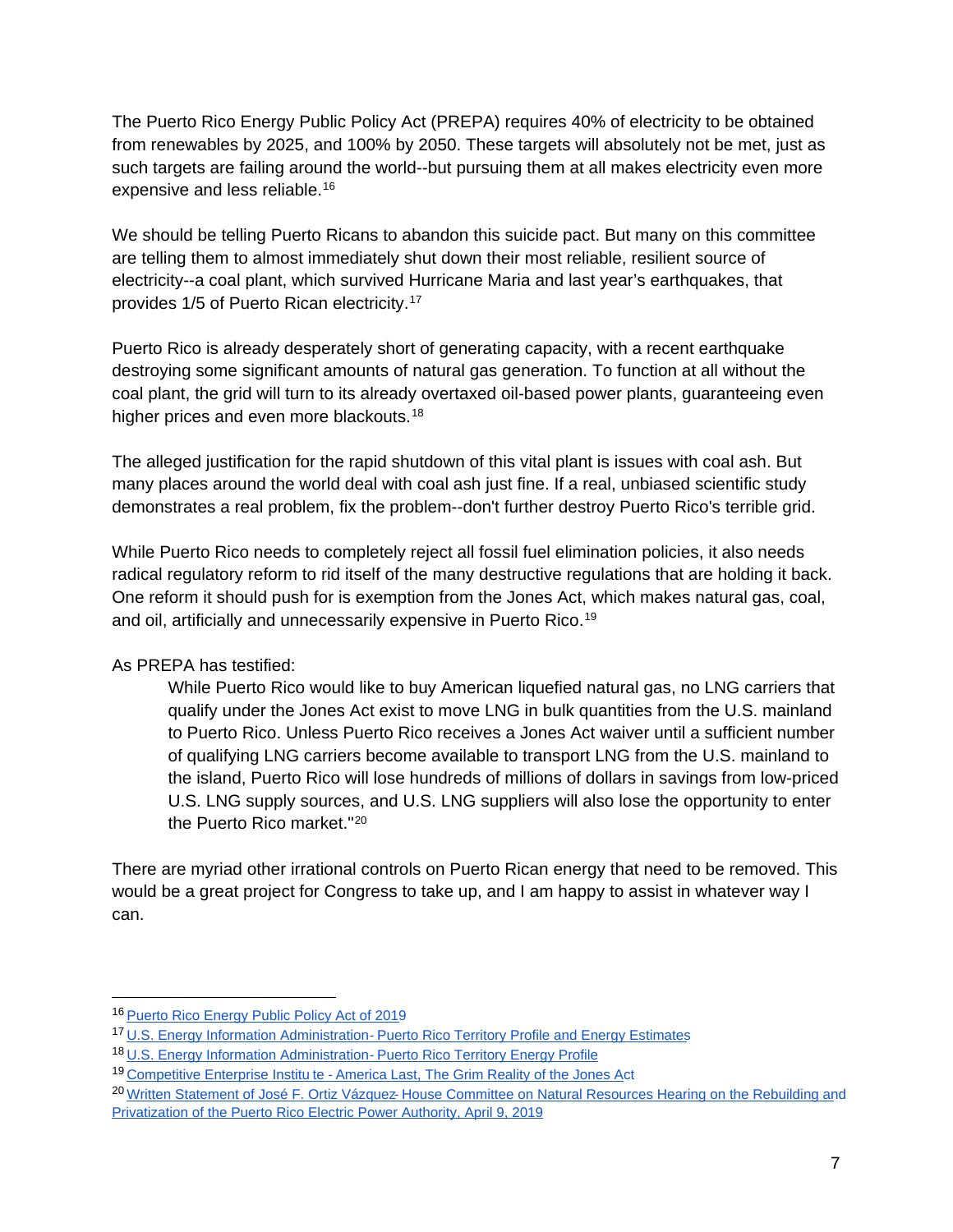To give just one more example of irrational controls, an energy executive who works in Puerto Rico wrote to me about the following phenomenon: "A bunch of pharma manufacturers in Puerto Rico wanted to use back up diesel for their facilities since the grid there sucks. However, PR is in the same EPA region as New York, who refused to allow it for an obscure regulatory reason." The result? "Many of these manufacturers are now leaving the area because they can't get access to reliable power." He concluded: "Rich, progressive states like California and New York should not be allowed to determine policies of less rich ones. Yet that's exactly what happens."

# **The consequences of pursuing fossil fuel elimination policies around the world**

The poverty-perpetuating attack on low-cost, reliable, fossil fuel energy in Puerto Rico is an immoral phenomenon that unfortunately many in the US and Europe are perpetrating around the world.

For example, our Secretary of State, John Kerry, is pressuring poor and developing countries around the world to stop using fossil fuels--a death sentence to development.

As Indian energy researcher Vijay Jayaraj wrote to Kerry in an open letter: "you have asked India to reduce its dependency on these life-saving fossil fuels! But your policy recommendations...threaten the energy security and livelihood of my people."[21](#page-7-0)

Greenpeace has also gone after Indian fossil fuels, promoting a "micro-grid" of solar panels and batteries as "the first village in India where all aspects of life are powered by solar." But the solar was too weak to power the center of villagers' lives, the cookstoves, so they still used wood and dung.

When a state official came to what was intended to be a celebration of this solar-battery microgrid, he was greeted by protesters demanding "real electricity" and not "fake electricity."<sup>[22](#page-7-1)</sup>

It is absolutely shameful that we in the US are promoting fake electricity and fake energy around the world. We are using the world's poorest people as pawns in crackpot energy experiments that we ourselves will not take part in. Our efforts to eliminate fossil fuel use where it is needed most are literally killing people.

I want to end with a story that permanently affected how I thought about energy. It's a story from The Gambia, a very poor Africa country, about the lack of something that we in the US take for granted: reliable electricity for incubators.

<span id="page-7-0"></span><sup>&</sup>lt;sup>21</sup> Vijay Jayaraj- An Open Letter to John Kerry from People Living in Energy Powey

<span id="page-7-1"></span><sup>&</sup>lt;sup>22</sup> Greenpeace- [Renewable Energy for All: How an Indian Village Was Electrified](https://www.greenpeace.org.au/blog/renewable-energy-for-all-how-an-indian-village-was-electrified/) Scientific American - [Coal Trumps Solar in India](https://www.scientificamerican.com/article/coal-trumps-solar-in-india/)